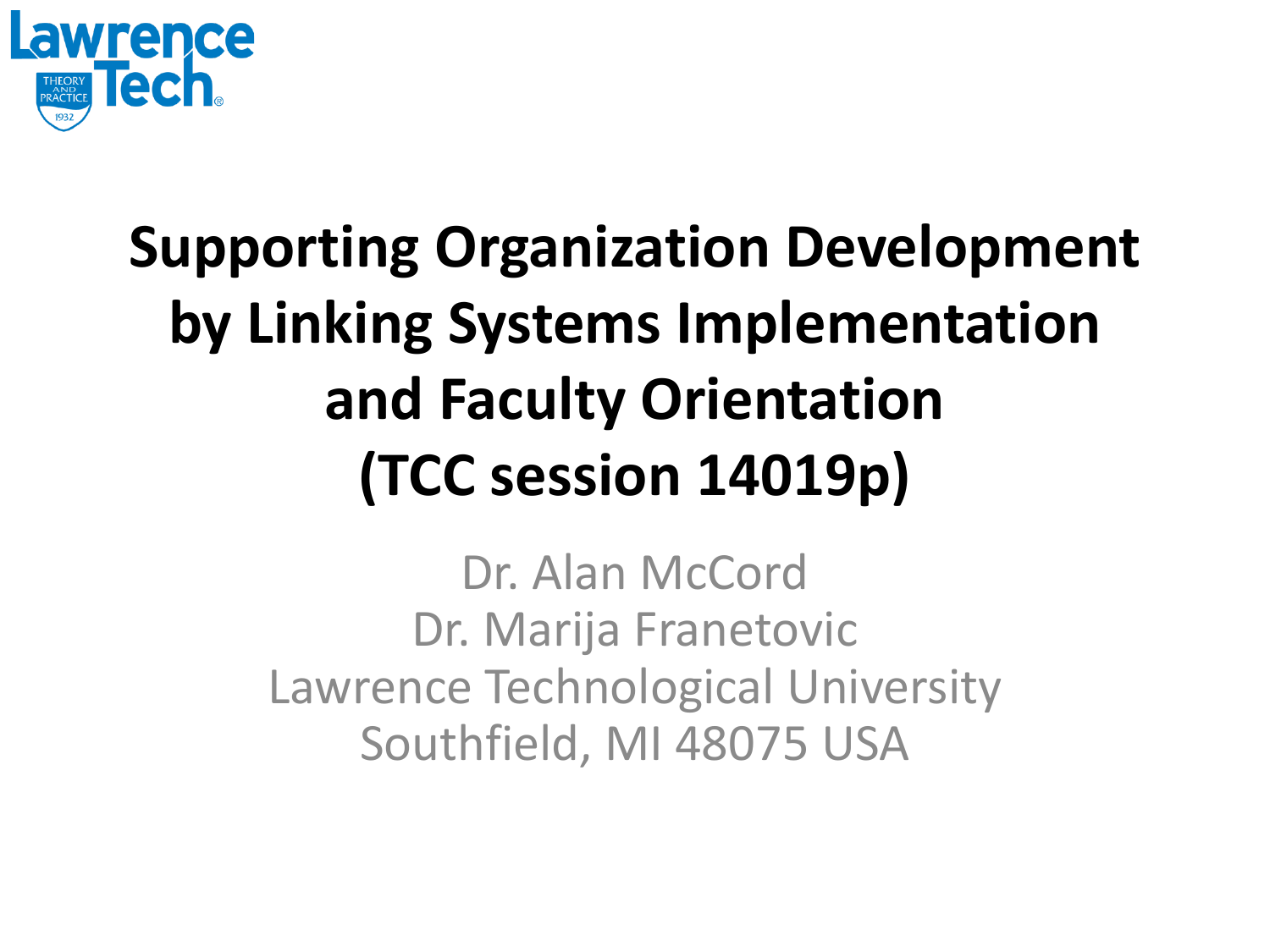# OD Perspective

- OD intentionally changes culture
- Systems implementation projects can help drive cultural change
- New Faculty Orientation (NFO) presents first opportunity to infuse cultural change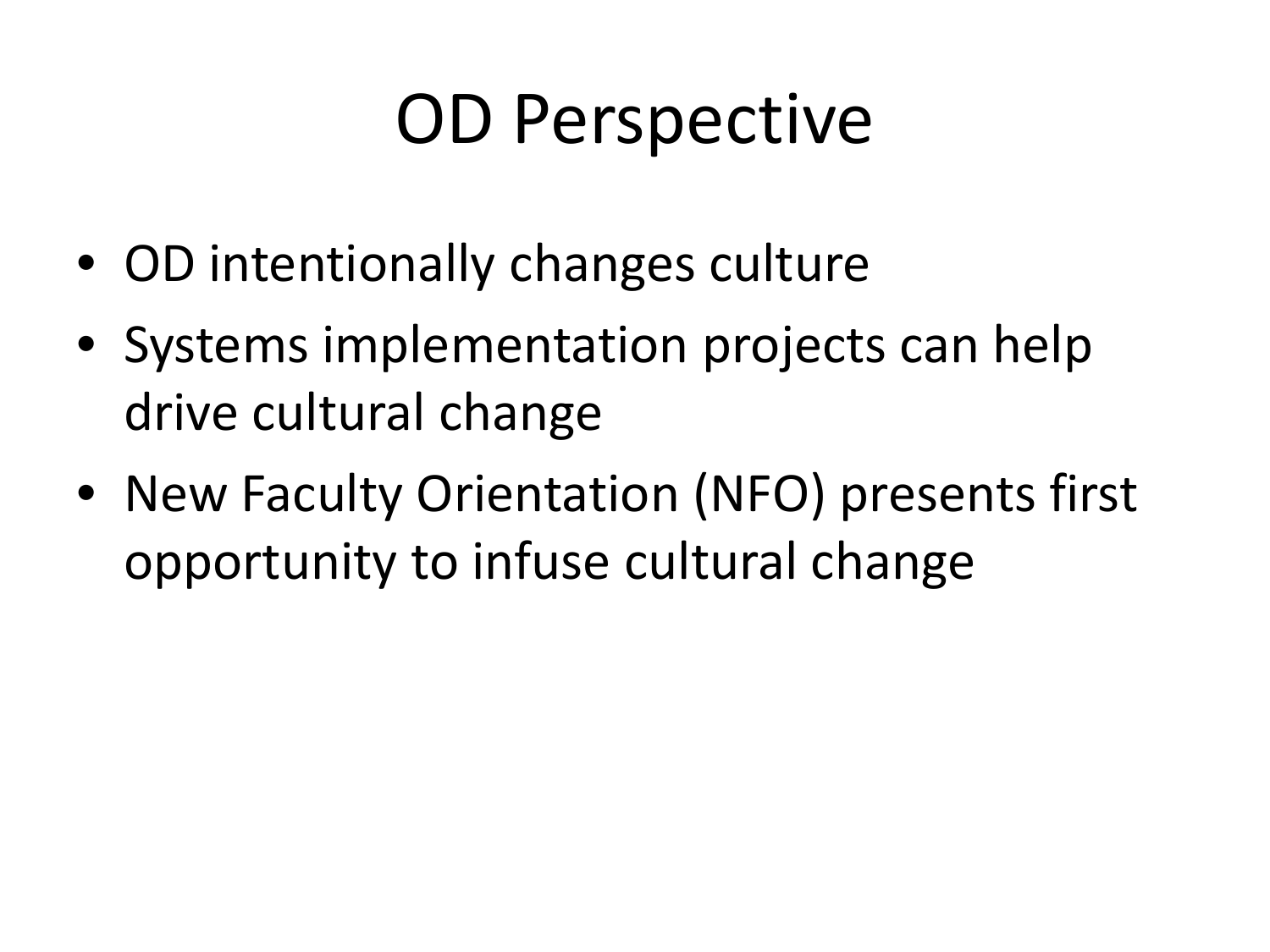# Evolution of a New Faculty Orientation Program

- Pre-2010 History, policies, core curriculum
- 2010 online information, e-learning, related dean/chair workshops
- 2011 combined full-time and adjunct faculty orientation
- Linking NFO to OD goals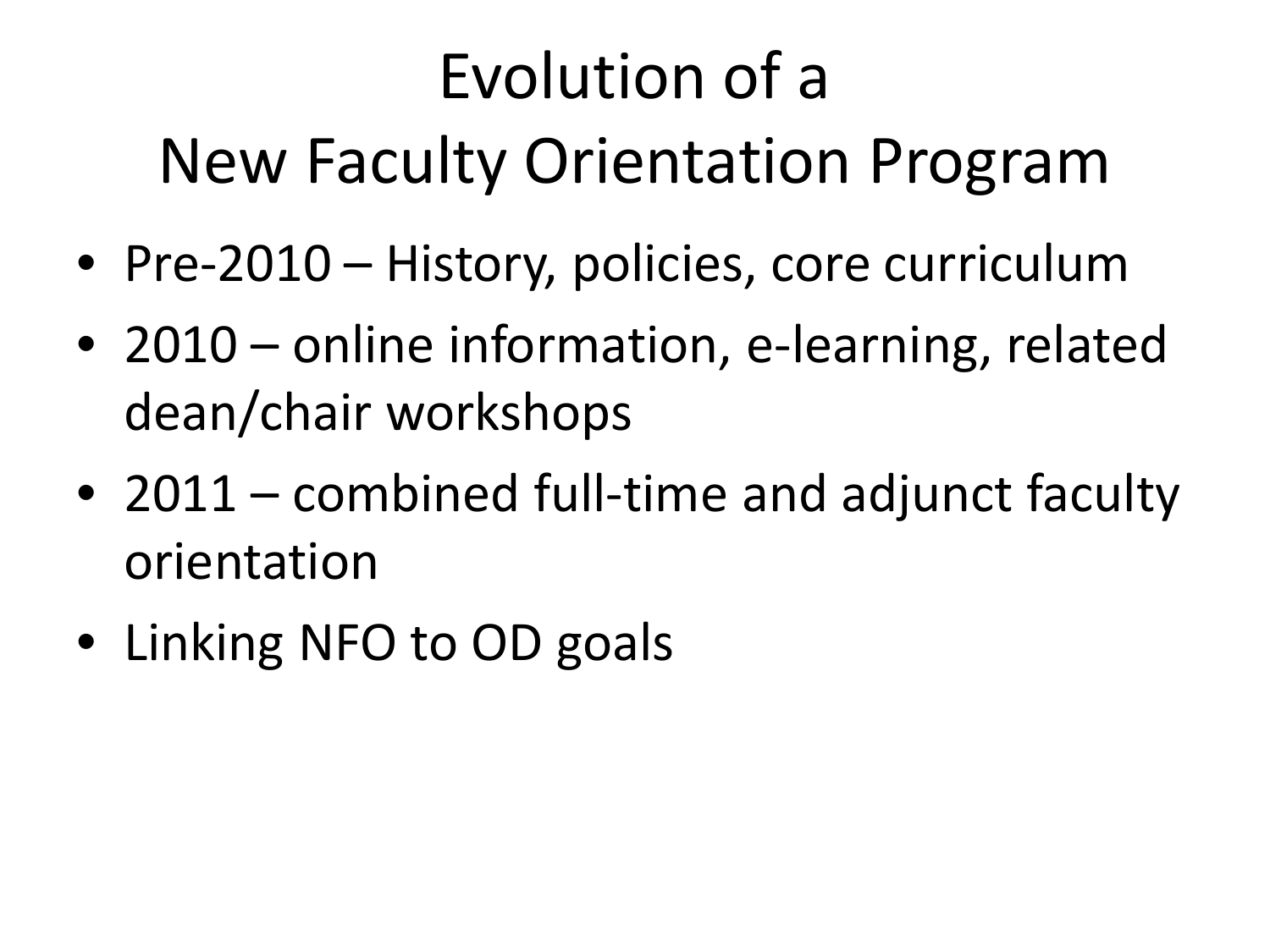## Integrating Systems Implementation Projects

- Evaluation, tenure and promotion procedures
- Faculty activity reporting system
- Teaching and learning symposia
- Grant search and proposal collaboration system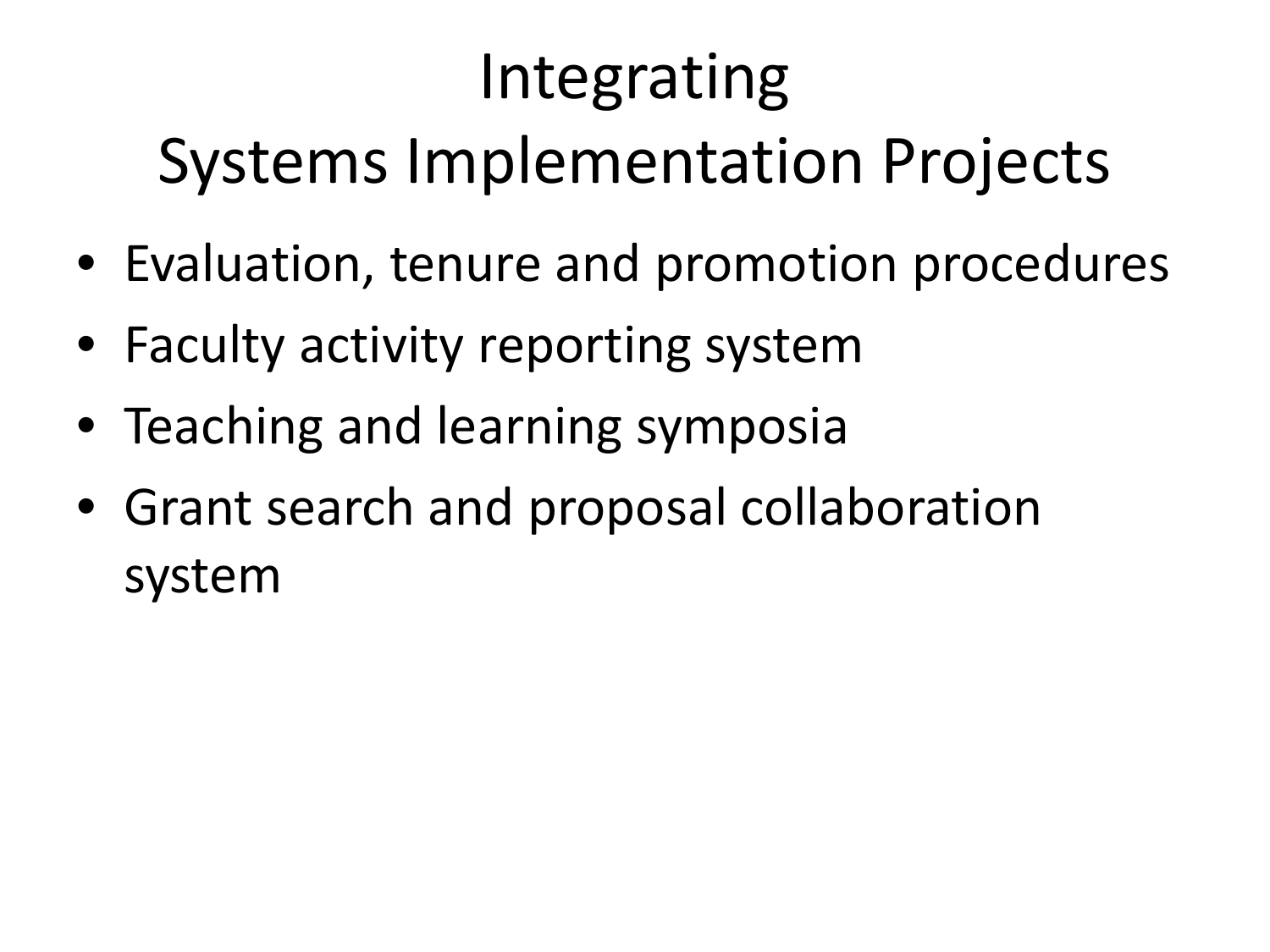## **Observations**

- Greater participation in research seed grant program
- Higher levels of scholarship and grant applications
- Higher levels of faculty activity reporting
- Faster and more significant adoption of teaching and learning techniques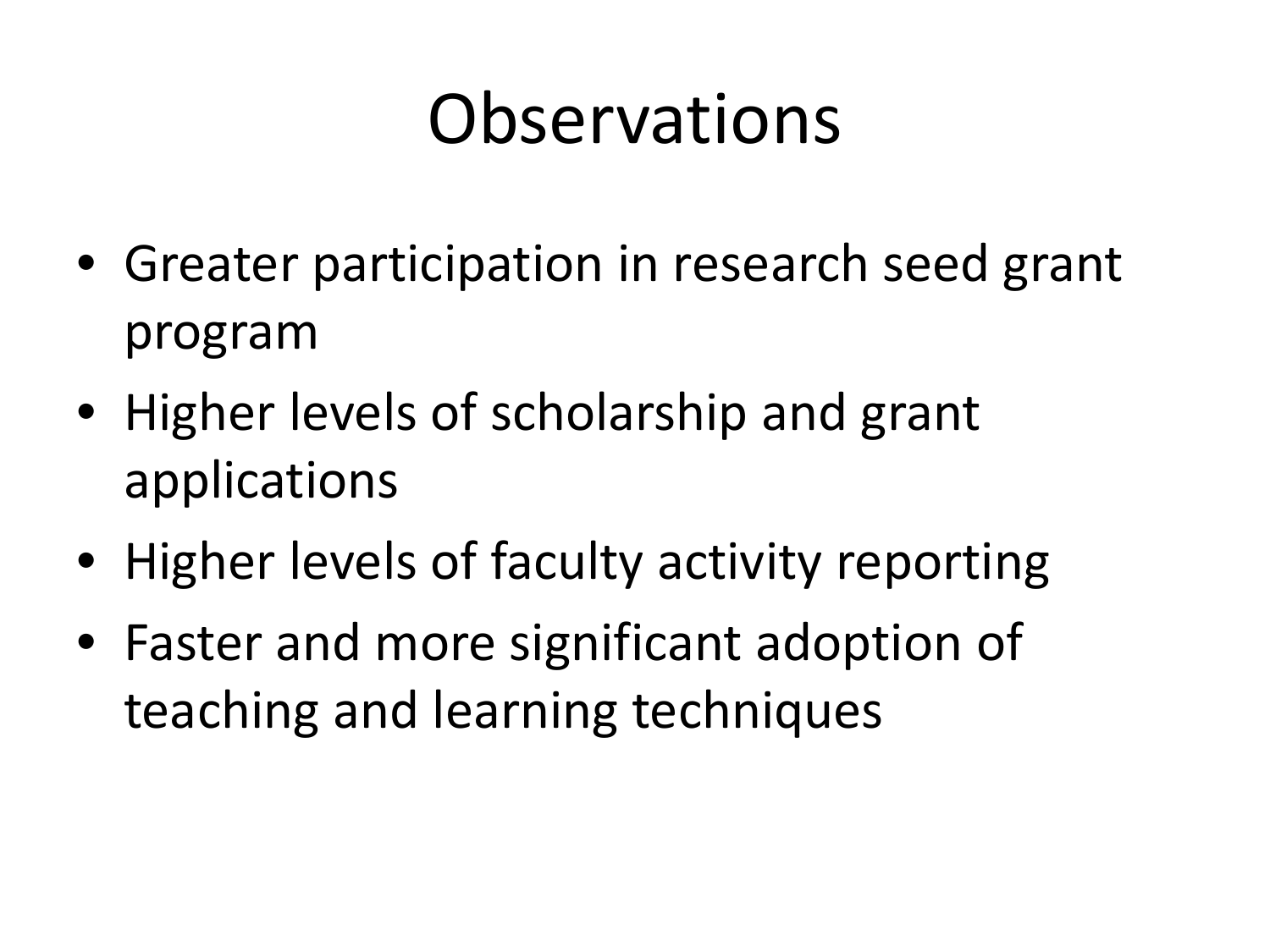# Conclusions and Questions

- Integrating systems implementation projects with NFO seems to hasten culture change
- Some systems implementation projects are more effective when using either top-down or organic approaches
- Intentional design of NFO to support organization development initiatives
- Follow up questions?